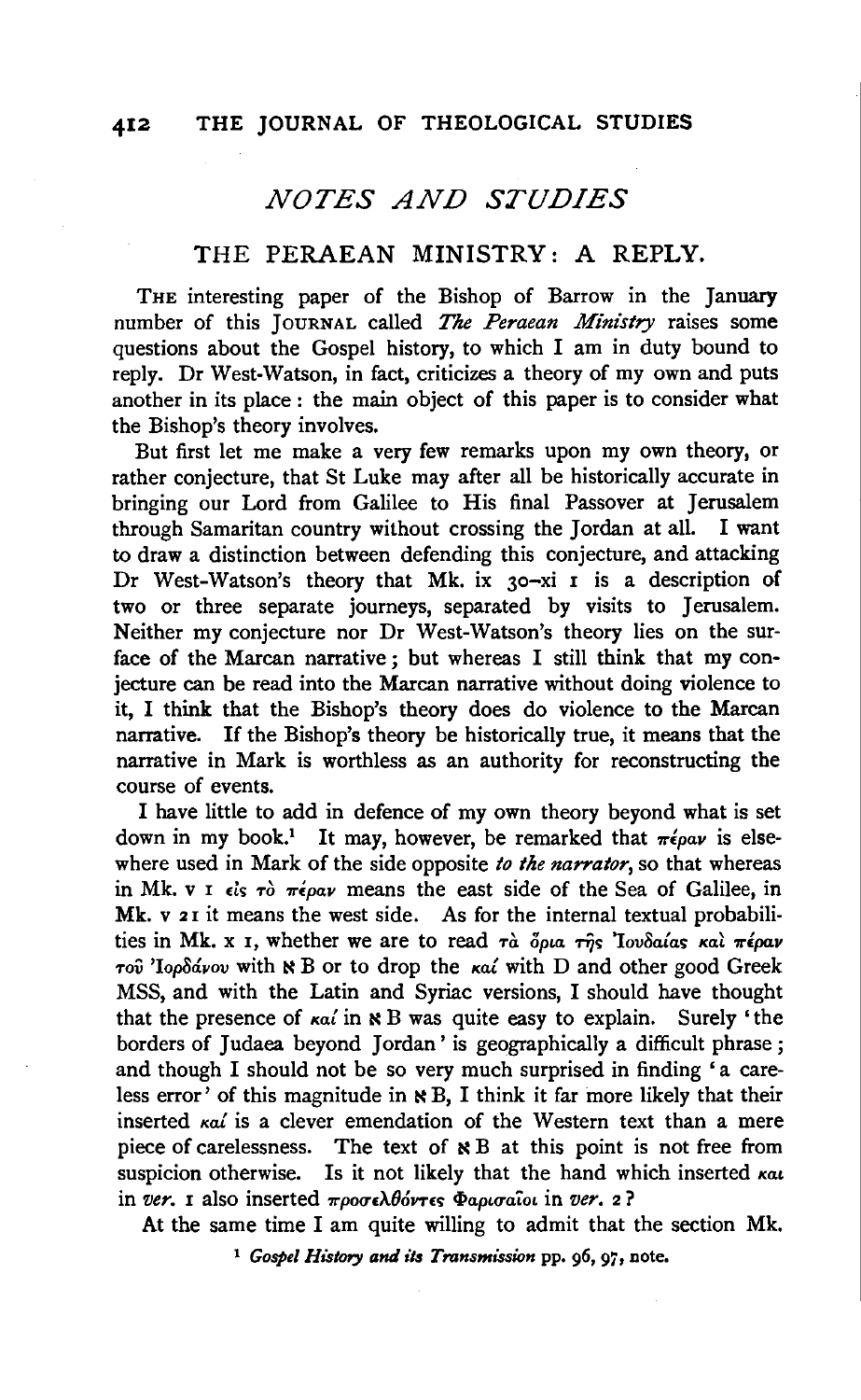x 1-31 may very well refer to incidents during a more or less leisurely journey through part of 'Peraea', or to a short stay in that region. inadmissible Byzantine text, which has *£le; Ta 6pta* Tijc; *'lovBa{ac; Bta* Tov *1rlpav* Tov *'lopBavov,* definitely implies a journey *to* J udaea *via* Peraea, but the text of **N** B (i.e. *kat* instead of  $\delta u \hat{a}$  *rov*) rather suggests a journey *to* Peraea *via'* the borders of Judaea '. This might of course be combined with the Lucan route by supposing that our Lord came through Samaritan territory to Jericho, and crossed the Jordan by the fords there, returning presently to the same place, or that He crossed further north, nearer Scythopolis, having only skirted the country of the Samaritans. The summary fashion in which St Mark brings his *dramatis personae* from one scene to another makes all these routes possible, and any particular one of them conjectural.

But whatever the route may have been, and whatever halts may have been made upon the road, it is to me impossible to believe that Mk. ix 30-xi I is not intended to describe a practically continuous journey from Galilee to Jerusalem, the journey so dramatically announced in Mk. viii 31 ff. Let us look at the actual links. Mark says:-

Mk. ix 30 'And from thence (i.e. from the scene of the Transfiguration and the first announcement of the Passion} they 3I went forth and journeyed through Galilee, and He would not that any should know, for He was teaching His disciples and saying to them, "The Son of Man is 33 betrayed", &c .... And they came to Capernaum, and in the house He asked them, "What did ye dispute on the way?"...

- x r ' And from thence He arose and cometh into the borders of Judaea [and] beyond Jordan, and crowds journey together again to Him, and as He was wont He was
- 2 ff teaching them again. *A question is asked about Divorce and* in the house *(v6r.* ro) *the disciples are further*
- I 7 ff *instructed. Children are brought to Jesus.* And as He was journeying on the way *the Rich Young Man came up.* 
	- 32 'Now they were in the way going up to Jerusalem; and Jesus was going before them and they were in great excitement, but some as they followed were afraid. And taking the Twelve aside again He began to say to them 33 what was about to befall Him : " Lo, we go up to
	- 46 Jerusalem, and the Son of Man is betrayed," &c. And they came to Jericho. And as He was going forth from
	- 47 ff Jericho *Bartimaeus was healed,* and he was following Him in the way.
- $x_i$  I  $'$  And when they draw night o Jerusalem ...'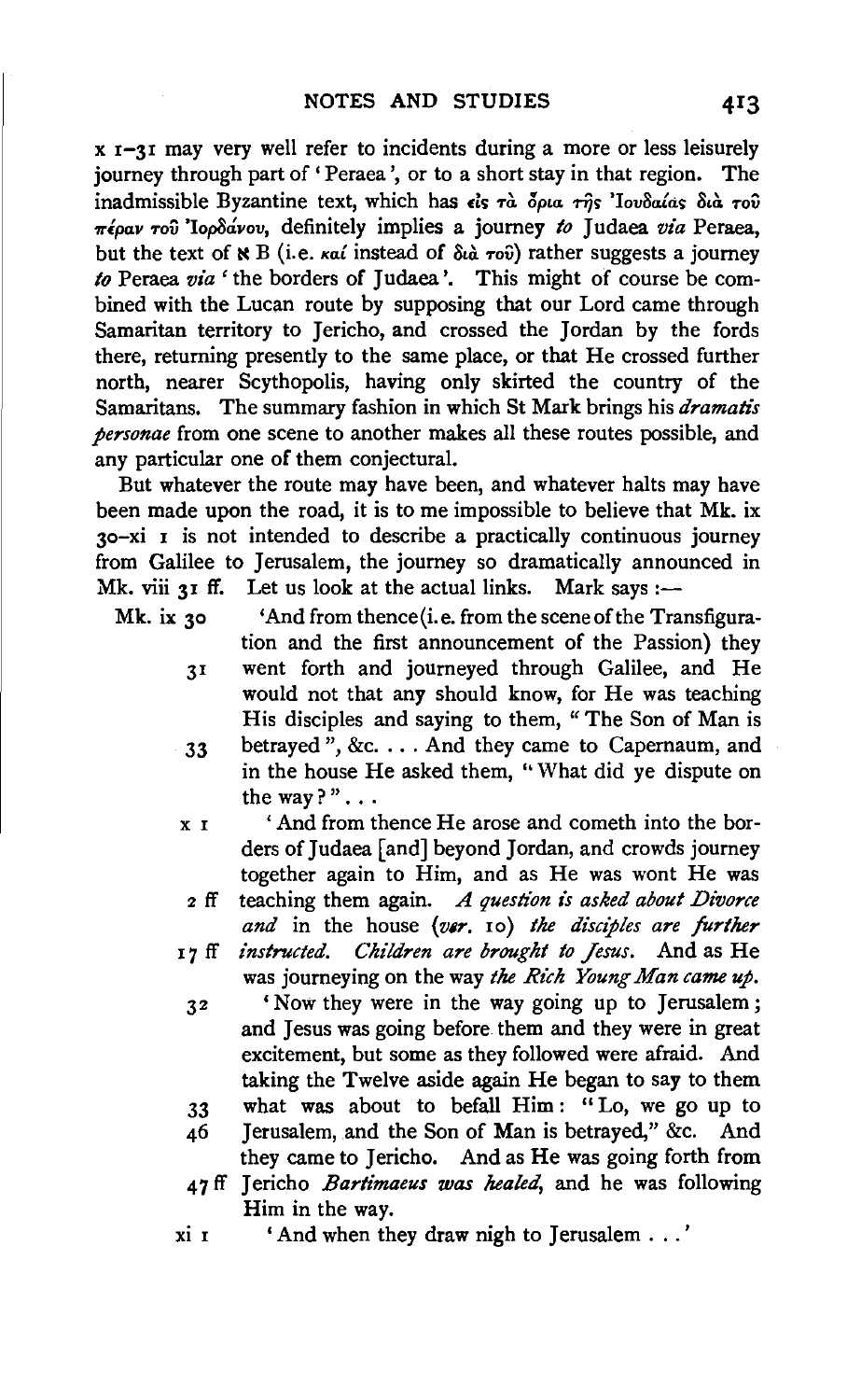#### **414** THE JOURNAL OF THEOLOGICAL STUDIES

This is surely 'a coherent and reasonable account' of a journey to Jerusalem. Dr West-Watson calls Joh. vii-xii 'a coherent and reasonable account of a winter season devoted to a last attempt to win over the heart of the Jewish nation', according to which Jesus went to Jerusalem soon after Tabernacles in the autumn, and again at the Dedication Feast in December. Then He retires to Peraea, leaving it for yet another visit to the neighbourhood of Jerusalem, when Lazarus is raised at Bethany, a visit followed by another retirement 'into the country near the desert' (Joh. xi  $54$ )<sup>1</sup> which lasts till the final entry. No doubt' Mark' and 'John' are more or less coherent with themselves. But can it reasonably be asserted that they are coherent with each other? If Joh. vii-xii gives the historical sequence of events, is it not playing with words to say of the Marcan narrative, as Dr West-Watson does (p. 272): 'St Peter, remembering that in that winter of rapid movements, Judaea was first visited, may have expressed the events compendiously.' If Joh. vii-xii gives the historical sequence of events and Mk. ix 30-xi 1 preserves St Peter's reminiscences, then it would be better to assert that St Peter had forgotten all about it. I cannot understand how any one in the same page on which he discusses the reasons that may have led St Peter to leave the story of Lazarus untold can nevertheless say, 'St Peter's chief interest was evidently in our Lord's miracles' (p. 273). And it is beside the point to suggest that perhaps St Peter was not present at the raising of Lazarus. ' On such a perilous expedition, our Lord may well have taken with Him only one or two personal companions, among them Thomas. A small party would be less likely to attract hostile notice.' Here is rationalism indeed ! And is it so certain that 'St Peter ' in the Gospel of Mark only relates what he himself saw? Was he present at the Baptism in Jordan, or at the Temptation in the Wilderness ? Or at the execution of John the Baptist ? Was the execution of the Baptist ' one of the turning-points in his own faith', which we are to suppose he ' pressed in his preaching'?

The discrepancy between the course of events as narrated by ' Mark' and by ' John ' is too deep to be bridged over by well-chosen phrases.

In conclusion I must demur to Dr West-Watson's statement that 'value is put nowadays on the Marcan account ' because it is 'vivid and practical<sup> $\frac{1}{2}$ </sup> (p. 273). The Marcan account, of course, is often vivid, and some of the vivid touches may very well be held to suggest that the narrative is based on the reminiscences of an eyewitness. But this is not the fundamental thing. The Gospel according to Mark has won

<sup>&</sup>lt;sup>1</sup> 'Ephraim' apparently is somewhere near Bethel. If Mk. x 32 describes, as the Bishop suggests, the last journey to Jerusalem from the city Ephraim (p. 272), what brings the company to Jericho *(ver.* 46) 1